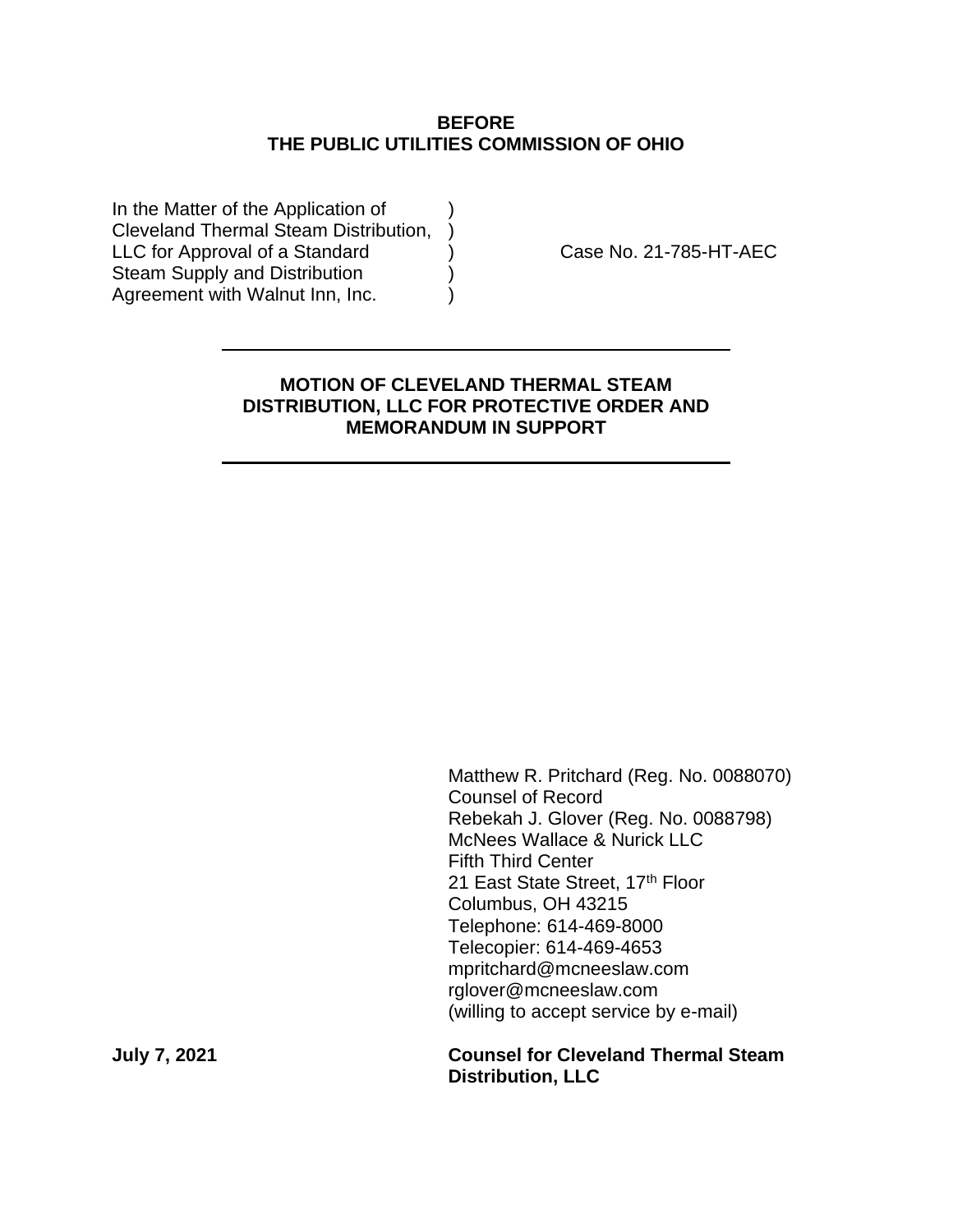### **BEFORE THE PUBLIC UTILITIES COMMISSION OF OHIO**

In the Matter of the Application of Cleveland Thermal Steam Distribution, ) LLC for Approval of a Standard ) Case No. 21-785-HT-AEC Steam Supply and Distribution ) Agreement with Walnut Inn, Inc.

# **MOTION OF CLEVELAND THERMAL STEAM DISTRIBUTION, LLC FOR PROTECTIVE ORDER**

Pursuant to Ohio Adm.Code 4901-1-24, Cleveland Thermal Steam Distribution, LLC ("Cleveland Thermal") respectfully moves the Public Utilities Commission of Ohio ("Commission") to issue a Protective Order to protect the confidentiality and prohibit disclosure of the confidential information contained in the Standard Walnut Inn, Inc. ("Walnut Inn") Steam Supply and Distribution Agreement. The confidential information is not subject to disclosure and includes competitively sensitive and highly proprietary business information comprising trade secrets. Cleveland Thermal requests confidential treatment of the estimated usage, pricing, and term provisions of the contract. The grounds for this Motion are further set forth in the attached Memorandum in Support.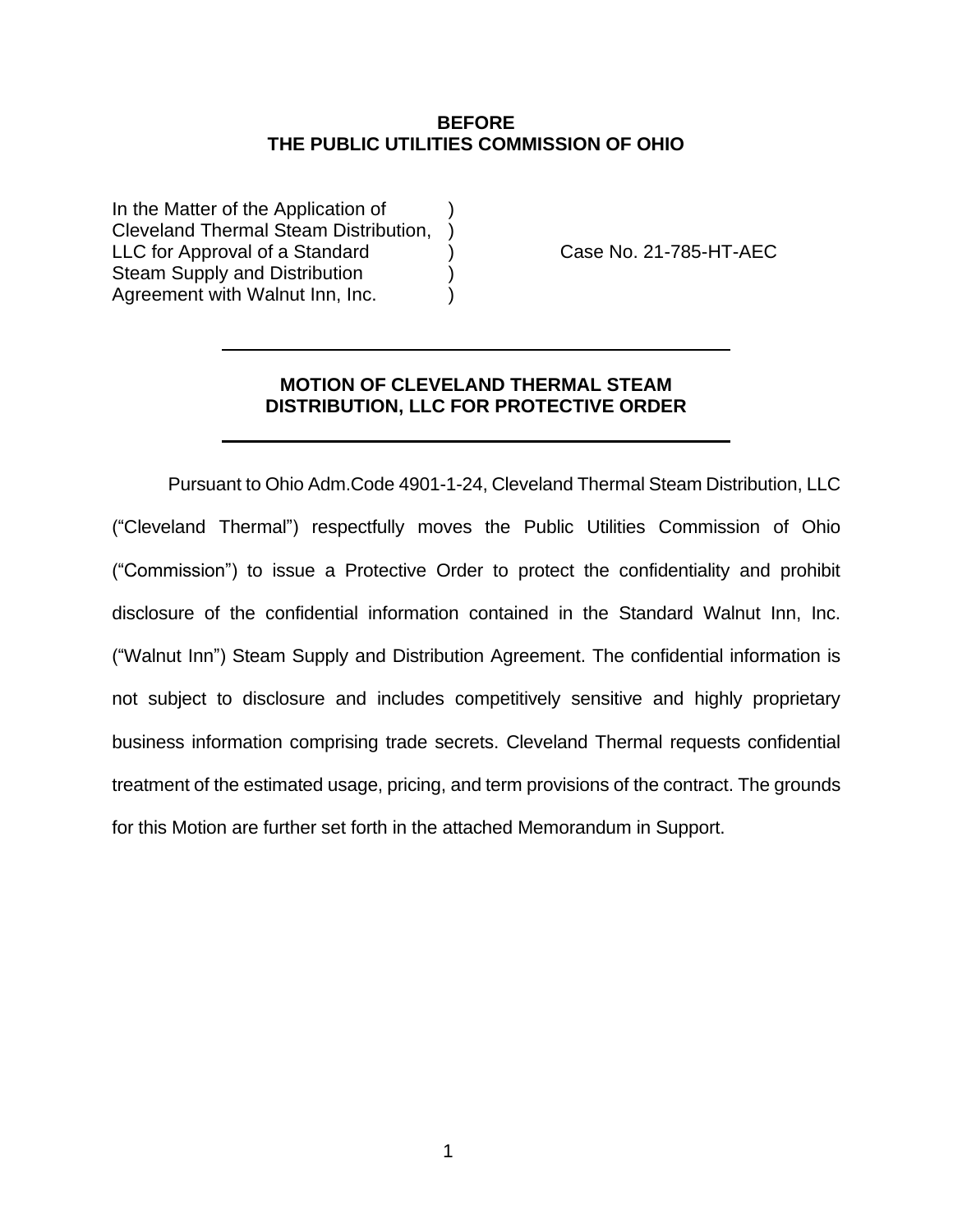Respectfully submitted,

*/s/ Matthew R. Pritchard*

Matthew R. Pritchard (Reg. No. 0088070) (Counsel of Record) Rebekah J. Glover (Reg. No. 0088798) MCNEES WALLACE & NURICK LLC 21 East State Street, 17<sup>TH</sup> Floor Columbus, OH 43215 Telephone: (614) 719-2842 Telecopier: (614) 469-4653 mpritchard@mcneeslaw.com rglover@mcneeslaw.com (willing to accept service via email)

## **Counsel for Cleveland Thermal Steam Distribution, LLC**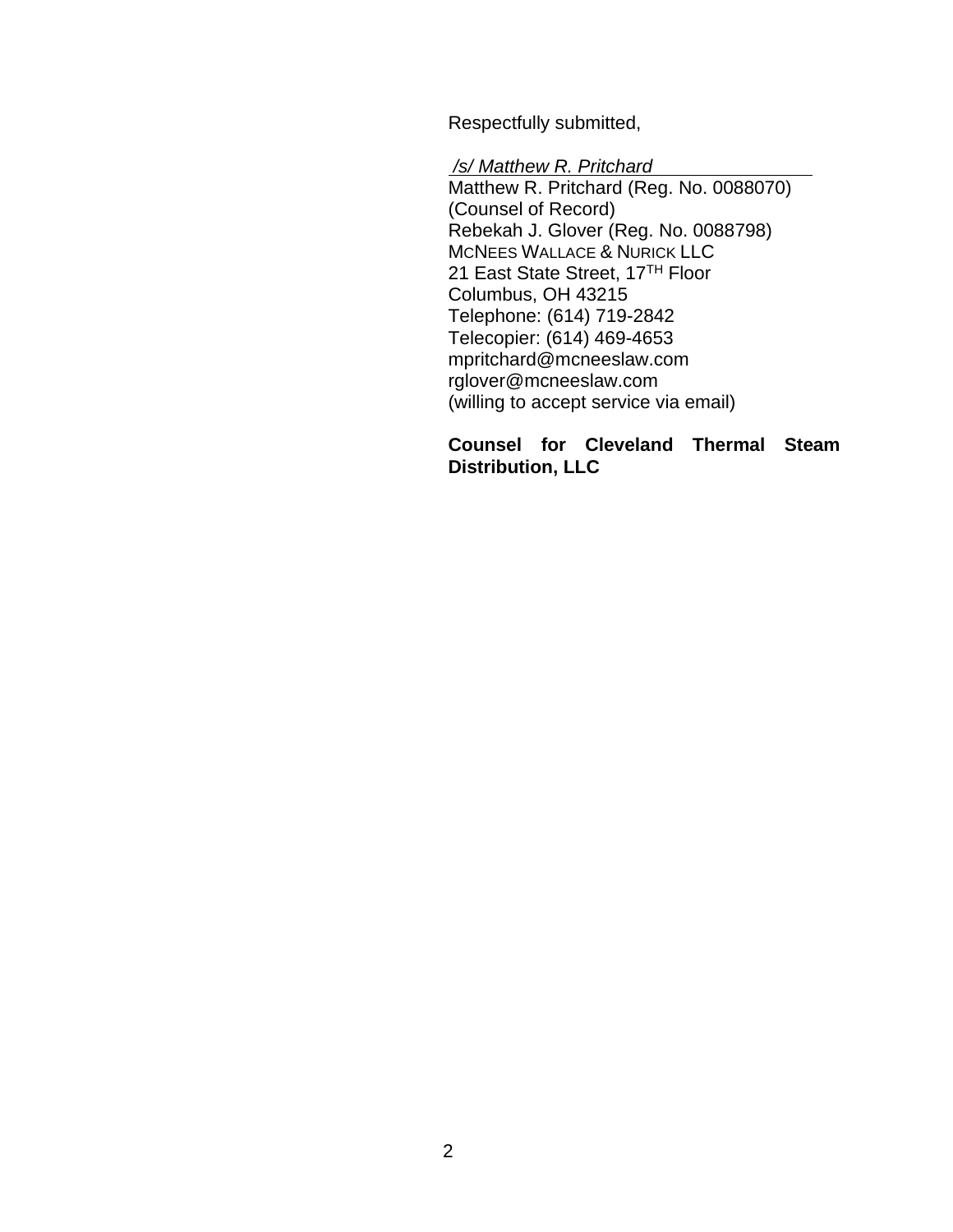### **BEFORE THE PUBLIC UTILITIES COMMISSION OF OHIO**

In the Matter of the Application of Cleveland Thermal Steam Distribution, ) LLC for Approval of a Standard ) Case No. 21-785-HT-AEC Steam Supply and Distribution Agreement with Walnut Inn, Inc.

### **MEMORANDUM IN SUPPORT**

#### **I. INTRODUCTION AND BACKGROUND**

On July 7, 2021, pursuant to R.C. 4905.31, Cleveland Thermal filed with the Commission the Standard Steam Supply and Distribution Agreement between Cleveland Thermal and Walnut Inn. Cleveland Thermal maintains that the estimated usage, pricing, and term provisions of the contract constitute confidential information not subject to disclosure and includes competitively sensitive and highly proprietary business information comprising trade secrets.

For the reasons stated below, Cleveland Thermal respectfully requests that the Commission grant protective treatment of the estimated usage, pricing, and term provisions of Cleveland Thermal's Standard Steam Supply and Distribution Agreement with Walnut Inn filed under seal.

#### **II. ARGUMENT**

The estimated usage, pricing, and term provisions in the contract between Cleveland Thermal and Walnut Inn contain competitively sensitive and highly proprietary business information that constitutes trade secrets under Ohio law and the Commission's rules. State law recognizes the need to protect information that is confidential in nature.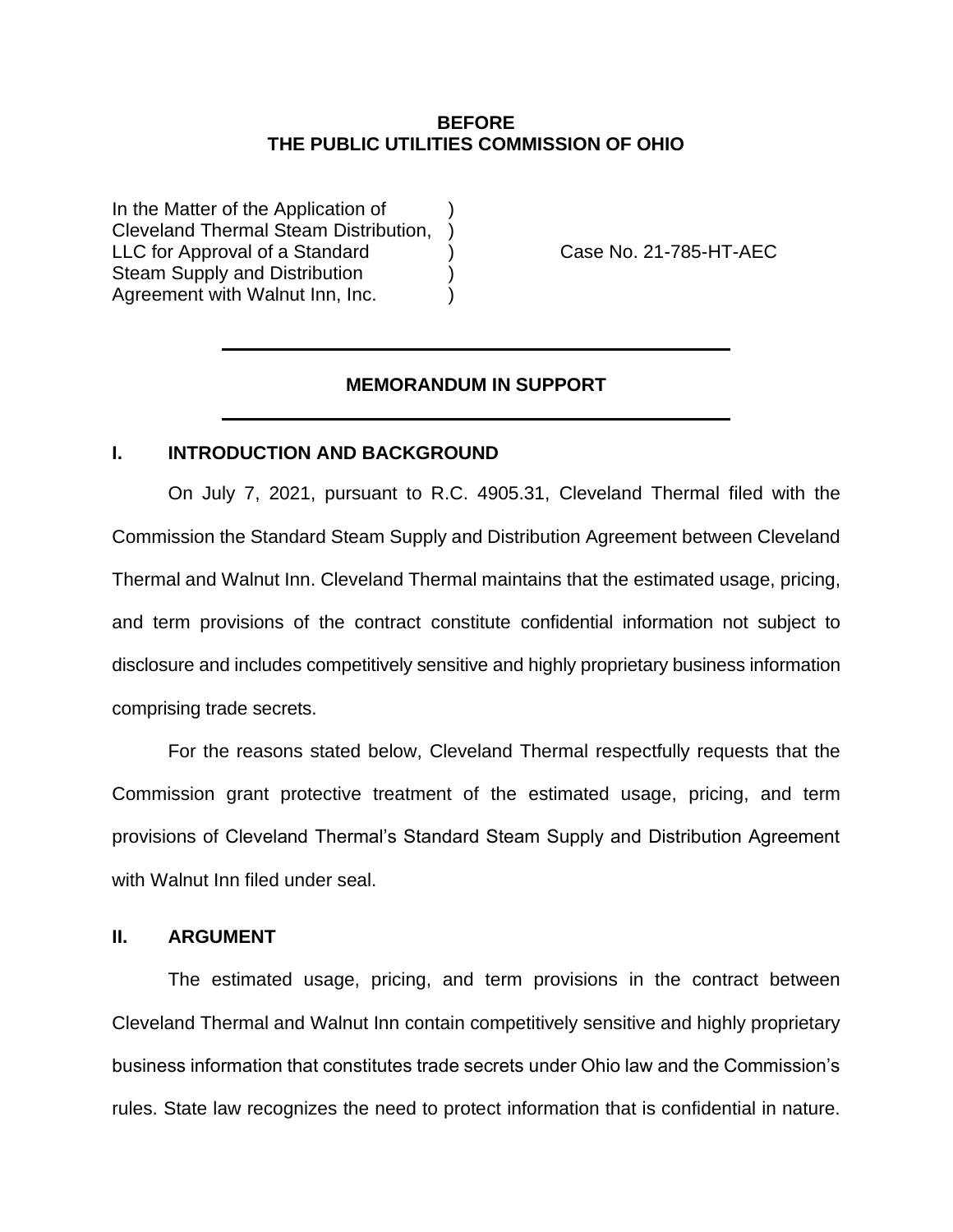Accordingly, the Ohio General Assembly granted the Commission statutory authority to exempt certain documents from disclosure.<sup>1</sup> Pursuant to this statutory grant of authority, the Commission promulgated Ohio Adm.Code 4901-1-24. The rule provides for the issuance of an order that is necessary to protect the confidentiality of information contained in documents filed at the Commission to the extent that state and federal law prohibit the release of such information and if non-disclosure of the information is not inconsistent with the purposes of Title 49 of the Revised Code.

Trade secrets protected by state law are not considered public records and are therefore exempt from public disclosure.<sup>2</sup> A trade secret is defined by R.C. 1333.61(D), as follows:

"Trade secret" means information, including the whole or any portion or phase of any scientific or technical information, design, process, procedure, formula, pattern, compilation, program, device, method, technique, or improvement, or any *business information or plans, financial information*, or listing of names, addresses, or telephone numbers, that satisfies both of the following:

- (1) It derives independent economic value, actual or potential, from not being generally known to, and not being readily ascertainable by proper means by, other persons who can obtain economic value from its disclosure or use.
- (2) It is the subject of efforts that are reasonable under the circumstances to maintain its secrecy.

R.C. 1333.61(D) (emphasis added).

The confidential information is competitively sensitive and highly proprietary

business and financial information that falls within the statutory characterization of a trade

<sup>1</sup> *See* R.C. 4901.12 and 4905.07.

<sup>2</sup> R.C. 149.43(A)(1)(v); *State ex rel. The Plain Dealer v. Ohio Dept. of Insurance*, 80 Ohio St.3d 513, 530 (1997).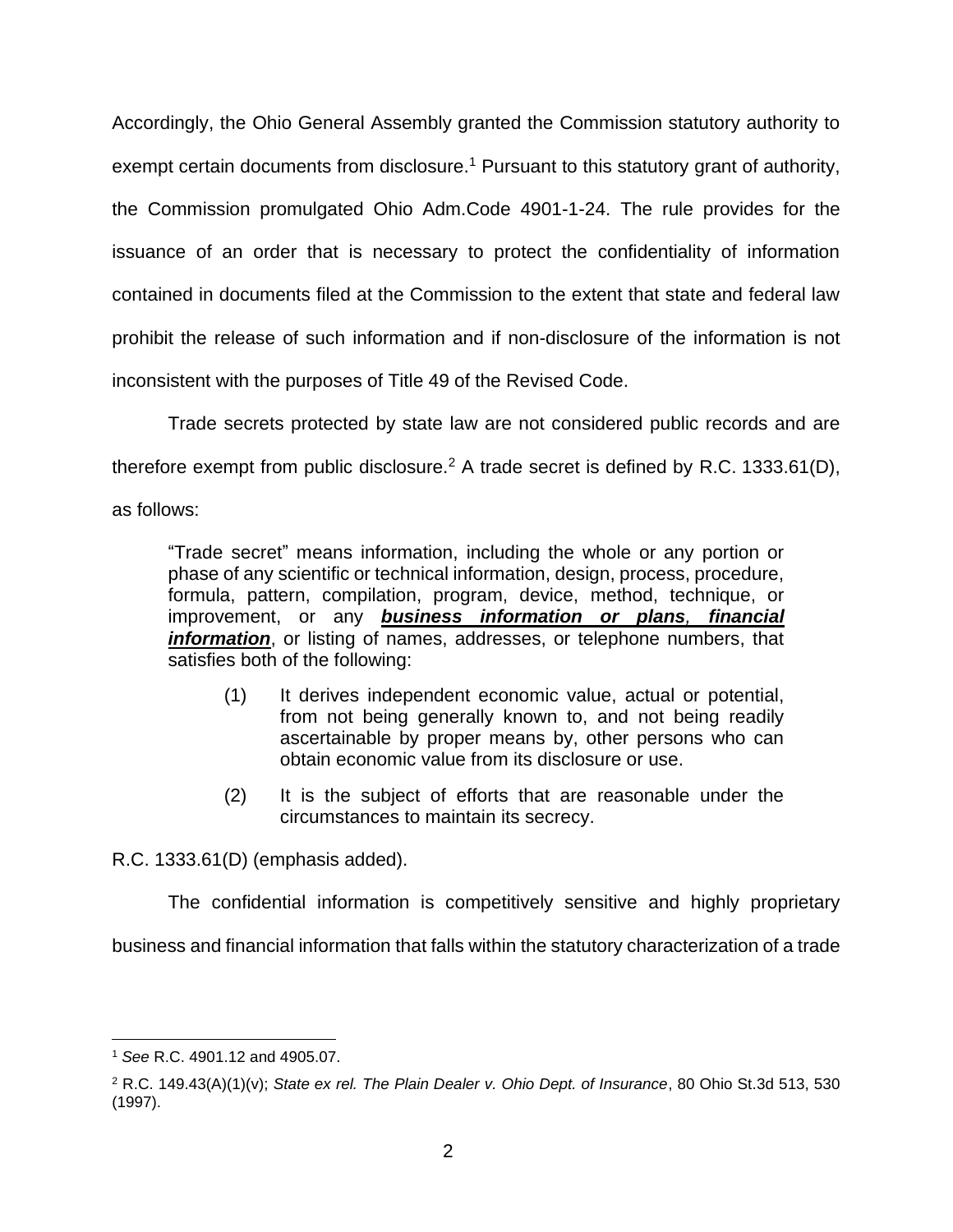secret.<sup>3</sup> The information for which protective treatment is sought includes information regarding the estimated usage by Walnut Inn, the initial and renewal term of the contract, and the monthly consumption rate charge per Mlbs of steam and related annual escalation language. The confidential information is the subject of reasonable company efforts to maintain its secrecy and has not been disclosed to third parties or otherwise appeared in the public domain.

Public disclosure of the estimated usage, term, and pricing information would jeopardize Cleveland Thermal's business position and its ability to compete. The actual contract terms that Cleveland Thermal seeks to protect derive independent economic value from not being generally known and not being readily ascertainable through proper means by Cleveland Thermal's competitors. To this end, Cleveland Thermal is not similarly situated to other electric and gas utilities in the state of Ohio, on which the Commission routinely rules on motions for protective orders. Unlike other monopoly utilities in the state of Ohio, Cleveland Thermal must compete with non-utility companies offering to provide heat through means other than utility service. While gas and electric distribution utilities have little to no competition, Cleveland Thermal faces competition on a regular basis.

It is this competition that prompted the underlying contract in this proceeding. If Cleveland Thermal's competitors knew the confidential information contained in the Standard Steam Supply and Distribution Agreement between Cleveland Thermal and Walnut Inn, Cleveland Thermal's non-utility competitors could exploit the terms to put Cleveland Thermal at a competitive disadvantage. Cleveland Thermal's non-utility

 $3$  R.C. 1333.61(D).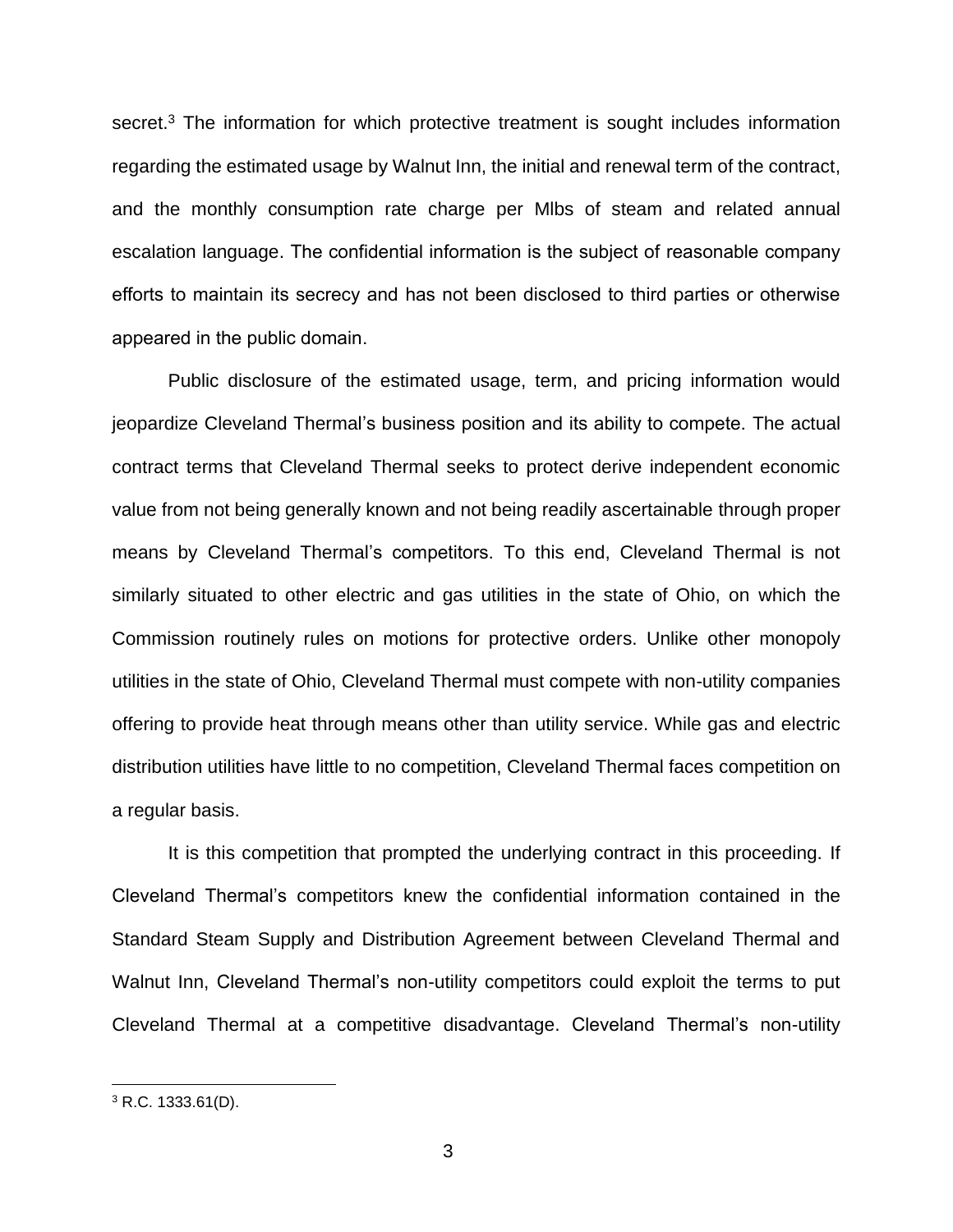competitors are not required to publish any of their usage, price, or term conditions that they may be offering for heating needs of Cleveland Thermal's customers. Granting this motion will promote Cleveland Thermal's ability to compete on a more level playing field with non-utility competitors and help the Company retain its customers base and avoid rate increases for remaining customers.

Further, these types of provisions are routinely accorded protected status by the Commission in cases seeking approval of reasonable arrangements.

The non-disclosure of the estimated usage, pricing, and term information in the contract will not impair the purposes of Title 49 as the Commission and its Staff will have full access to the confidential information in order to complete its review process. Further, Cleveland Thermal has filed both public and redacted versions of the documents. Because Cleveland Thermal's information which has been redacted from the contract constitutes a trade secret, it should be accorded protected status.

#### **III. CONCLUSION**

Cleveland Thermal respectfully requests that this Motion for Protective Order be granted for the reasons set forth herein.

4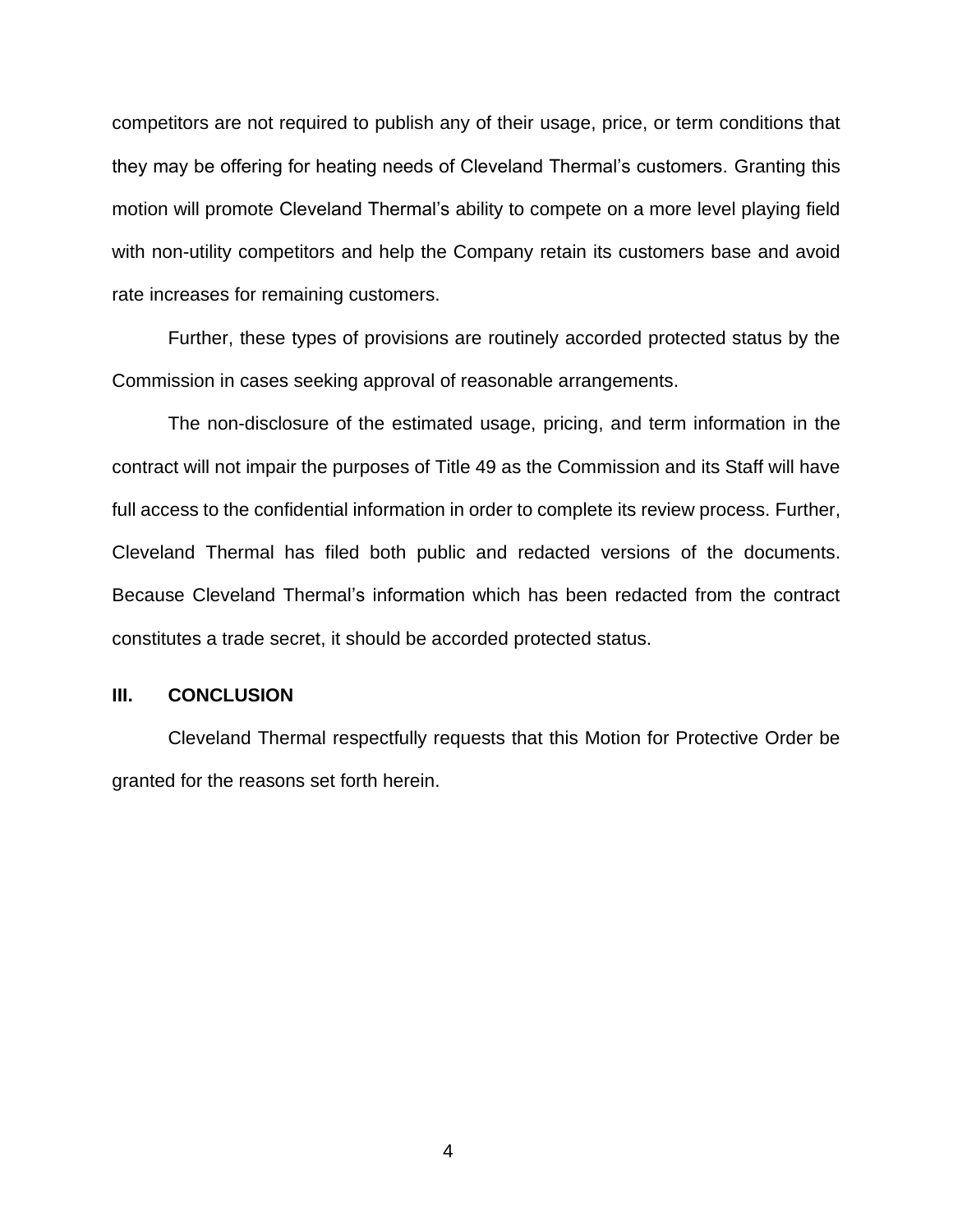Respectfully submitted,

*/s/ Matthew R. Pritchard*

Matthew R. Pritchard (Reg. No. 0088070) (Counsel of Record) Rebekah J. Glover (Reg. No. 0088798) MCNEES WALLACE & NURICK LLC 21 East State Street, 17<sup>TH</sup> Floor Columbus, OH 43215 Telephone: (614) 719-2842 Telecopier: (614) 469-4653 mpritchard@mcneeslaw.com rglover@mcneeslaw.com (willing to accept service via email)

## **Counsel for Cleveland Thermal Steam Distribution, LLC**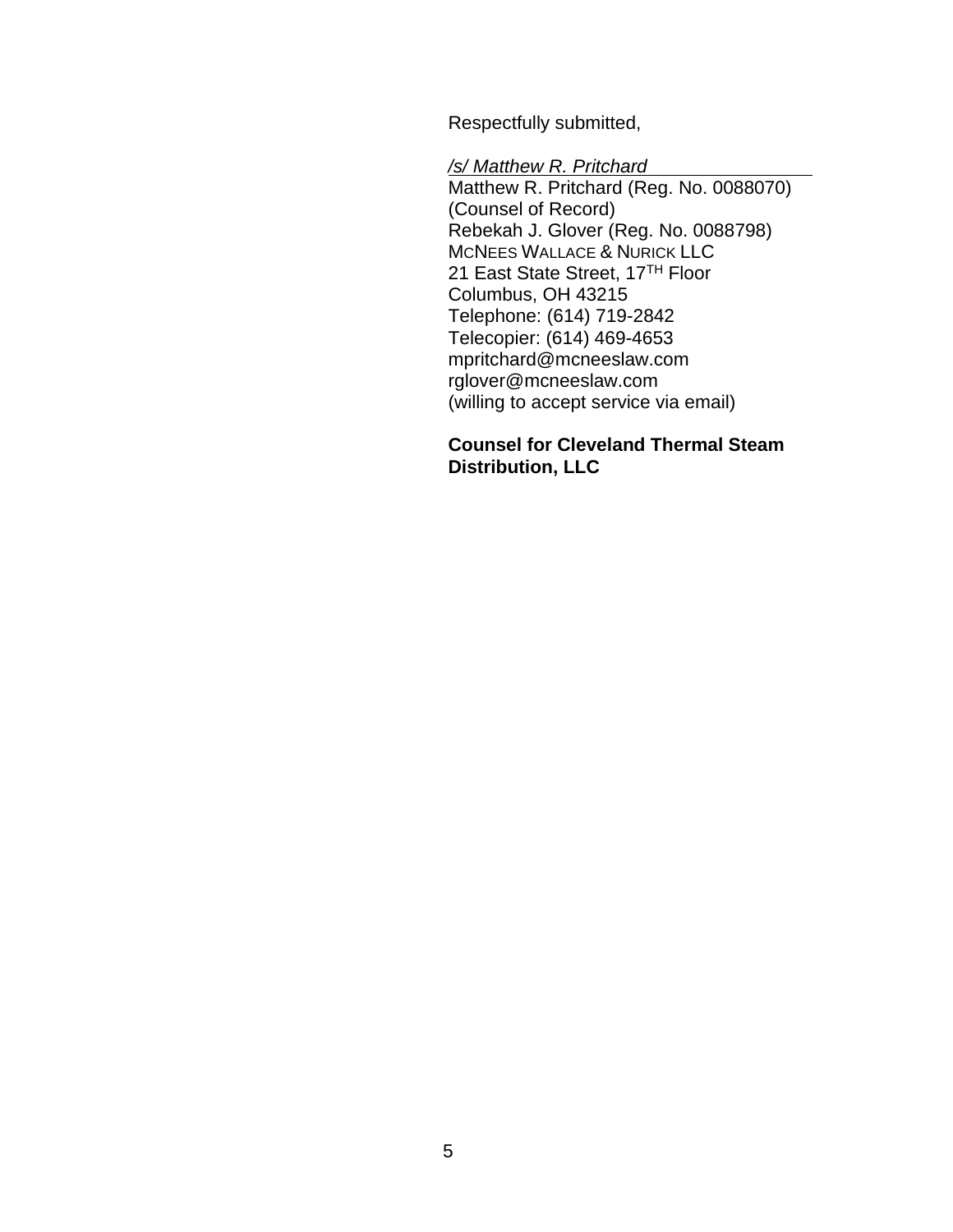# **CERTIFICATE OF SERVICE**

In accordance with Ohio Adm.Code 4901-1-05, the PUCO's e-filing system will electronically serve notice of the filing of this document upon the following parties. In addition, I hereby certify that a service copy of the foregoing *Motion for Protective Order* was sent by, or on behalf of, the undersigned counsel for Cleveland Thermal Steam Distribution, Inc. to the following parties of record this 7th day of July 2021, *via* electronic transmission.

> /s/ *Matthew R. Pritchard* Matthew R. Pritchard

John H. Jones Assistant Attorney General Public Utilities Section Office of the Ohio Attorney General 30 East Broad St., 26th Floor Columbus, OH 43215 [John.jones@OhioAGO.gov](mailto:John.jones@OhioAGO.gov)

**Counsel for the Staff of the Public Utilities Commission of Ohio**